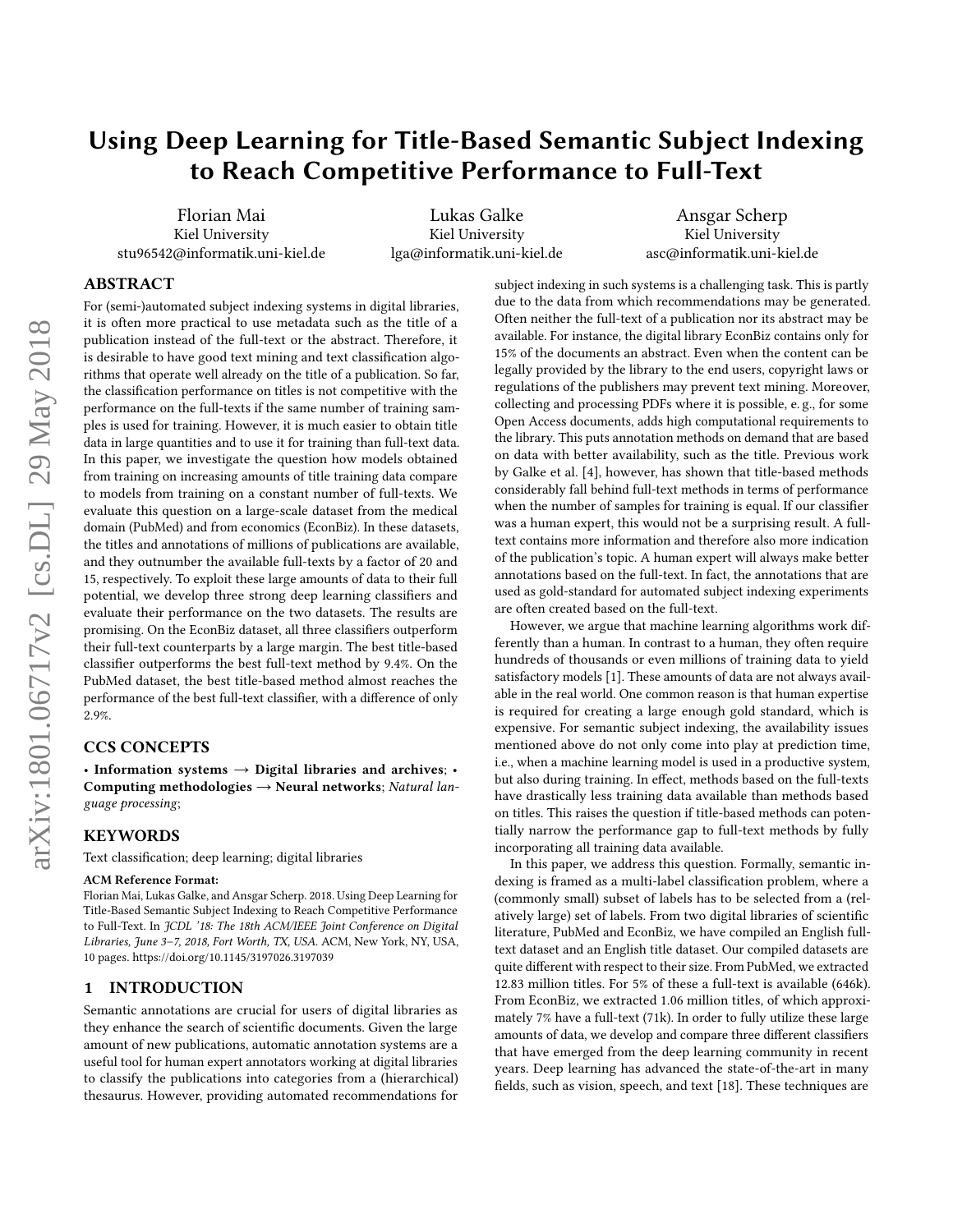known to shine when a lot of training data is available. For text classification in particular, recent work [\[43\]](#page-9-4) suggests that deep learning starts to outperform strong traditional models when 650k or more training samples are available. The number of full-text in PubMed is right at the edge of this number, whereas EconBiz has far less full-texts, making these datasets an interesting and revealing choice. In natural language processing, different types of neural networks have been successfully employed on different tasks, but it is an open question whether convolutional neural networks (CNNs), recurrent neural networks (RNNs), or multi-layer-perceptrons (MLPs) are superior for text classification tasks. Therefore, we employ a representative of each type in our study. We compare them against another strong MLP baseline (Base-MLP), which has previously been shown to also outperform traditional bag-of-words classifiers such as SVMs, Naive Bayes, and kNN [\[4\]](#page-9-1). Since the label space in our datasets is very large, our study can be understood as eXtreme Multi-Label Classification (XMLC). Here, only few studies have leveraged deep learning techniques to tackle the considerably harder problem when the label space is large [\[19,](#page-9-5) [42\]](#page-9-6). Hence, with our study, we contribute to the knowledge in this field, as well.

The results of our study indicate that title-based methods can match or even outperform the full-text performance when enough training data is available. On EconBiz, the best title classifier (MLP) performs on par with the best full-text classifier (MLP) when training with only 8× as many titles as there are full-texts available. When all available titles are used (approximately 15 $\times$  more than full-texts), the title-based MLP outperforms its full-text counterpart by 9.4%. On the PubMed dataset, the best title method is the RNN, and it almost reaches the best full-text performance produced by an MLP. The gap is only as small as 2.9%. When using the same number of titles as full-texts are available, the gap in classification performance is 10.7%, indicating a considerable benefit from leveraging all title data. Generally, the MLP performs well, outperforming RNN and CNN in three out of the four combinations of the two datasets and title/full-text. It also consistently outperforms the baseline when all titles or full-texts are used. Moreover, our analysis suggests that our proposed classifiers are well-chosen for our study, because they benefit from increasing amounts of training data better than the baseline. The RNN performs rather poor on full-text, but shows strong performance on titles. While also yielding reasonably good results with CNN, it performs clearly below the other classifiers in all cases. This is a surprise, because a lot of the recent literature on large-scale text classification has focused on CNNs (e.g. [\[2,](#page-9-7) [17,](#page-9-8) [43\]](#page-9-4), also see Section [2\)](#page-1-0). Thus, our results indicate that it may be worth it to shift the research focus more towards other types of neural networks for text classification.

Our contributions can be summarized as follows:

- For the first time, we study the question whether title-based methods can reach the performance of full-text-based methods by exploiting the surplus of available training data.
- We demonstrate that title-based methods are on par or even outperform full-text methods when the number of training samples is sufficiently large.

• We develop and compare three strong classifiers for (extreme) multi-label text classification, contributing to the debate on which type of neural network is superior for text classification.

The remainder of the paper is structured as follows. In the subsequent section, we review relevant work on the comparison of short texts and full-text and on deep learning for text classification. In Section [3,](#page-2-0) we describe our deep learning models. We introduce the datasets and experimental setup in Section [4,](#page-4-0) and present the results in Section [5.](#page-6-0) We analyze and discuss the results in Section [6,](#page-6-1) before we conclude.

#### <span id="page-1-0"></span>2 RELATED WORK

In this section, we review previous literature relevant to our study. First, we discuss papers that compare performance on titles with performance on full-text. Next, we briefly discuss methods for multilabel text classification other than deep learning. Finally, we discuss current deep learning methods for text classification.

Title versus Full-Text. The work directly related to our study is the one by Galke et al. [\[4\]](#page-9-1). The authors compare titles with full-texts for multi-label text classification on four datasets. Two datasets consist of scientific publications and are therefore comparable to the datasets in this study. In their experiments, the authors used the same number of samples for the title-based methods and the full-text methods. They found that the title-based methods can yield reasonably good performance. However, the difference between title and full-text on the two scientific datasets is still 10% and 20% in favor of the full-text, respectively. The first dataset is from the economics domain, and it is an earlier version of the one used in this study. The second dataset is from the political sciences. In their comparison of classifiers, an MLP to which in this study we refer as Base-MLP, outperforms all other (non-neural) classifiers in 7 out of 8 combinations. All the presented classifiers are based on the bag-ofwords (BoW) feature representation, a traditionally strong baseline for text classification that disregards word order. Due to clearly superior performance, Base-MLP can also be considered the best representative of traditional BoW models. We therefore report its performance as our baseline for all subsequently developed models.

The comparison of metadata vs. full-texts has also been studied for tasks other than document classification. Nascimento et al. [\[25\]](#page-9-9) studied how well queries for web search can be generated from title, abstract, or body, respectively. These queries are then issued to Web information sources to retrieve papers for recommendation. In their experiments, abstracts yielded the best queries, closely followed by the body. The title clearly performs worse. On the contrary, Nishioka and Scherp [\[26\]](#page-9-10) have demonstrated that competitive paper recommendations to researchers based on their Twitter profile can be made by using only the title of the paper. This is achieved by their novel profiling method HCF-IDF, which is able to extract sufficient conceptual information from the title through spreading activation over a hierarchical knowledge base. Galke et al. [\[5\]](#page-9-11) use text embedding techniques for the information retrieval task and compare how well these techniques perform when the index is built upon the title, abstract, or full-text of the documents. Here, titles have demonstrated a clear advantage over abstract and fulltext. Lastly, Hemminger et al. [\[10\]](#page-9-12) compare full-text search with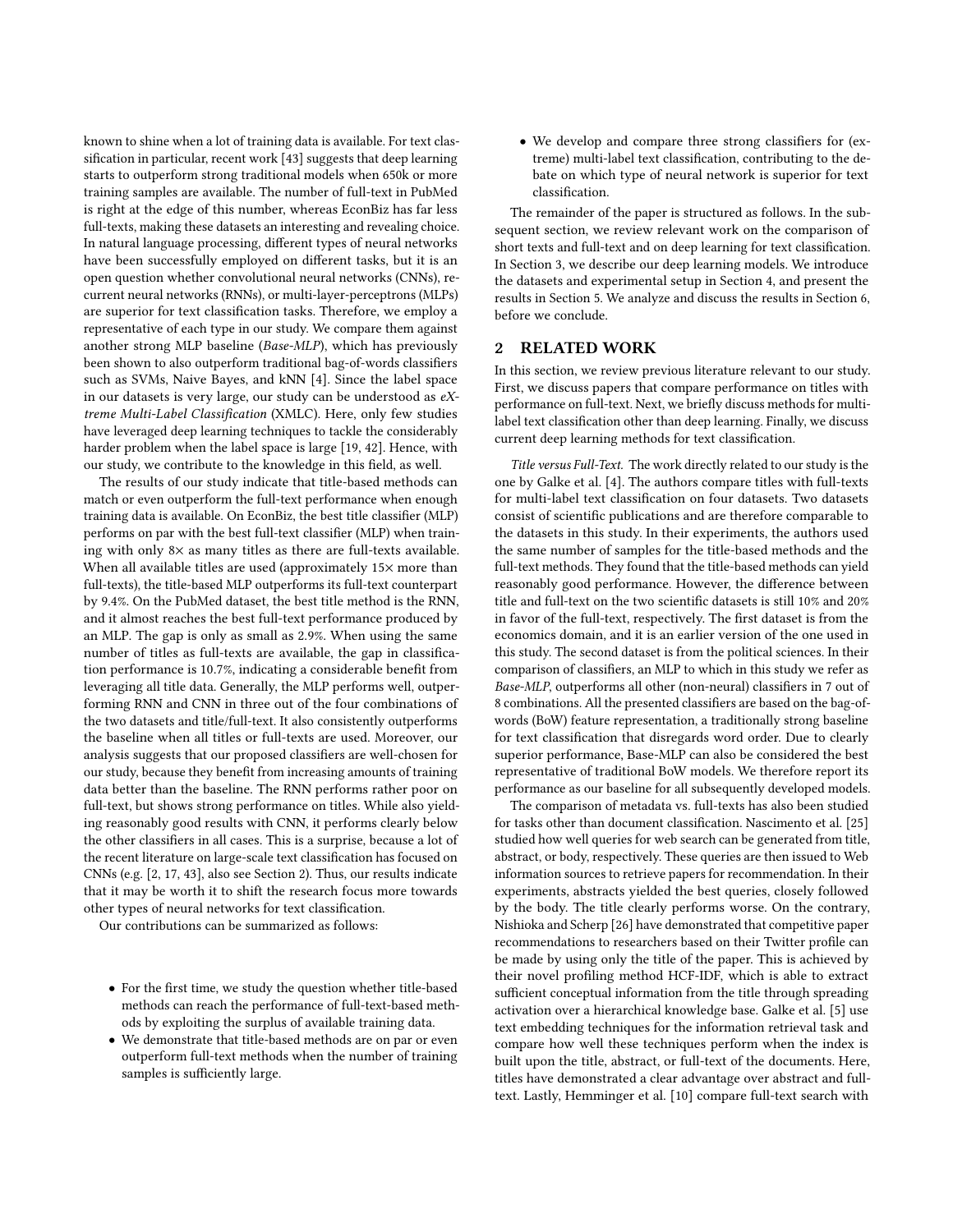metadata search in the PubMed database, where full-text search yields better results.

Multi-label Text Classification. Text classification is a well-studied problem. k-Nearest-Neighbors and SVM are common choices for text classification (see e.g. [\[8,](#page-9-13) [14,](#page-9-14) [28\]](#page-9-15)). However, kNN's complexity grows in the number of training samples, which is problematic for the training sample sizes we consider in our study. SVMs do not provide a natural adaptation for multi-label classification. A binary relevance classification scheme, however, is impractical when the number of labels is large.

An active field of multi-label text classification research is the MeSH indexing community. This area is concerned with annotating PubMed articles with medical subject headings. BioASQ [\[33\]](#page-9-16) is a challenge that recently finished its 5th iteration. It has the goal to advance the state-of-the-art in MeSH indexing, and to this end provides large datasets for training. We acknowledge the significance of the MeSH indexing community, and in our study, we include the dataset from the latest iteration of the BioASQ challenge. However, many of the approaches successful at this challenge, including learning to rank [\[12,](#page-9-17) [20,](#page-9-18) [21\]](#page-9-19) and pattern matching [\[23\]](#page-9-20), make use of features tailored to the biomedical domain. Since in this paper, we study domain-independent methods for subject indexing in digital libraries, these methods are not appropriate.

Deep Learning for Text Classification. Some early works leverage neural networks for multi-label text classification. In order to capture label inter-dependencies, Zhang and Zhou [\[40\]](#page-9-21) employ a pairwise ranking loss function for text classification. Nam et al. [\[24\]](#page-9-22) show that replacing the ranking-loss with cross-entropy leads to faster convergence and overall better prediction performance. Furthermore, they are the first to incorporate some of the milestone advancements from the deep learning era like rectified linear units, dropout, and the smart optimizer AdaGrad.

In recent years, neural networks have become the state-of-the-art in multi-class text classification, outperforming traditional linear BoW models, in particular on very large datasets. On a diverse set of text classification datasets of rather small scale (up to 10.7k samples), neural networks have shown their capability to perform well. These include CNNs [\[15,](#page-9-23) [37\]](#page-9-24) and RNNs [\[31\]](#page-9-25), as well as a combination of both [\[41\]](#page-9-26).

Zhang et al. [\[43\]](#page-9-4) were the first to introduce several large-scale multi-class text classification datasets ranging from 120k to 3.6 million training samples. The number of classes ranges from two to 14. Zhang et al. proposed a deep, character-based convolutional neural network and compared it with a number of traditional models, including multinomial logistic regression based on bag-of-ngrams with TF-IDF, and deep learning models such as a Long Short-Term Memory network (LSTM) and word-based CNNs. The finding most relevant to our study is that traditional models tend to outperform the neural network architectures on the four relatively small datasets with 560k training samples or less, whereas on the remaining four datasets with 650k training samples or more their neural network approach is superior. Although these numbers may vary depending on the dataset and classification task at hand, this result is the main reason why we choose to employ deep learning techniques in our study.

Several studies employing deep learning on these datasets have followed. Conneau et al. [\[2\]](#page-9-7) draw inspiration from the computer vision community and improve the performance of character-based CNNs by increasing the depth. Le et al. [\[17\]](#page-9-8) put these results into perspective by demonstrating that a shallow, word-based CNN performs on par with these models or better. Therefore, we have limited our study to shallow, word-based CNNs. For text classification, it is an open question whether CNNs or RNNs are superior [\[36\]](#page-9-27). Consequently, LSTMs had also some success on these large-scale datasets [\[35,](#page-9-28) [38\]](#page-9-29), as well as hybrid approaches [\[34\]](#page-9-30). Joulin et al. [\[6\]](#page-9-31) demonstrated that even a linear MLP classifier can yield results competitive with non-linear deep learning methods while maintaining computational efficiency.

To the best of our knowledge, each of the neural network types MLP, CNN, and LSTM provide the current state-of-the-art on at least one of these large-scale datasets (as shown in the work by Le et al. [\[17\]](#page-9-8)). Hence, with our study we would like to contribute to this discussion by employing a representative of each of the neural network types.

Finally, due to the number of labels in our datasets, our study may be classified as XMLC. To the best of our knowledge, only two papers studied the application of deep learning to this setting [\[19,](#page-9-5) [42\]](#page-9-6), from which we draw some inspiration for our models, which are described below.

### <span id="page-2-0"></span>3 METHODS

In this section, we present three neural network architectures for text classification used in our study. In the design phase, we aimed at carefully developing the strongest representative of each of the most common types of neural networks, MLPs, CNNs, and  $\text{RNNs}^1$  $\text{RNNs}^1$ . Here, we only present the final architectures which are used in the experiments presented in Section [4.](#page-4-0) These architectures may differ depending on the dataset and type of text (title or full-text) they operate on. This is necessary to avoid a bias for either of the datasets or types of text. The output layer as well as the training procedure in our neural networks are the same for all neural network architectures presented here.

Below, we describe the training procedure, before we go into each neural network architecture up to the last hidden layer. For brevity, we omit a formal mathematical description of the models here.

#### <span id="page-2-2"></span>3.1 Training Procedure

The semantic annotation task is formally a multi-labeling problem, where instead of belonging to exactly one class, each publication is assigned a set of labels. This is an important difference to most of the previous literature on text classification with large datasets. Binary Relevance is a common technique to adapt a classifier for a multi-labeling problem. However, this is a costly technique when the number of labels is high because it requires to train as many classifiers as there are labels. Neural networks have a more natural way to deal with multi-label classification, which is also made use of by Galke et al. [\[4\]](#page-9-1). For multi-class text classification, the softmax activation function is used at the output layer to obtain a probability

<span id="page-2-1"></span> $1$ For transparency, intermediate results of the design phase can be found in an extended version of the paper provided at [https://github.com/florianmai/Quadflor.](https://github.com/florianmai/Quadflor)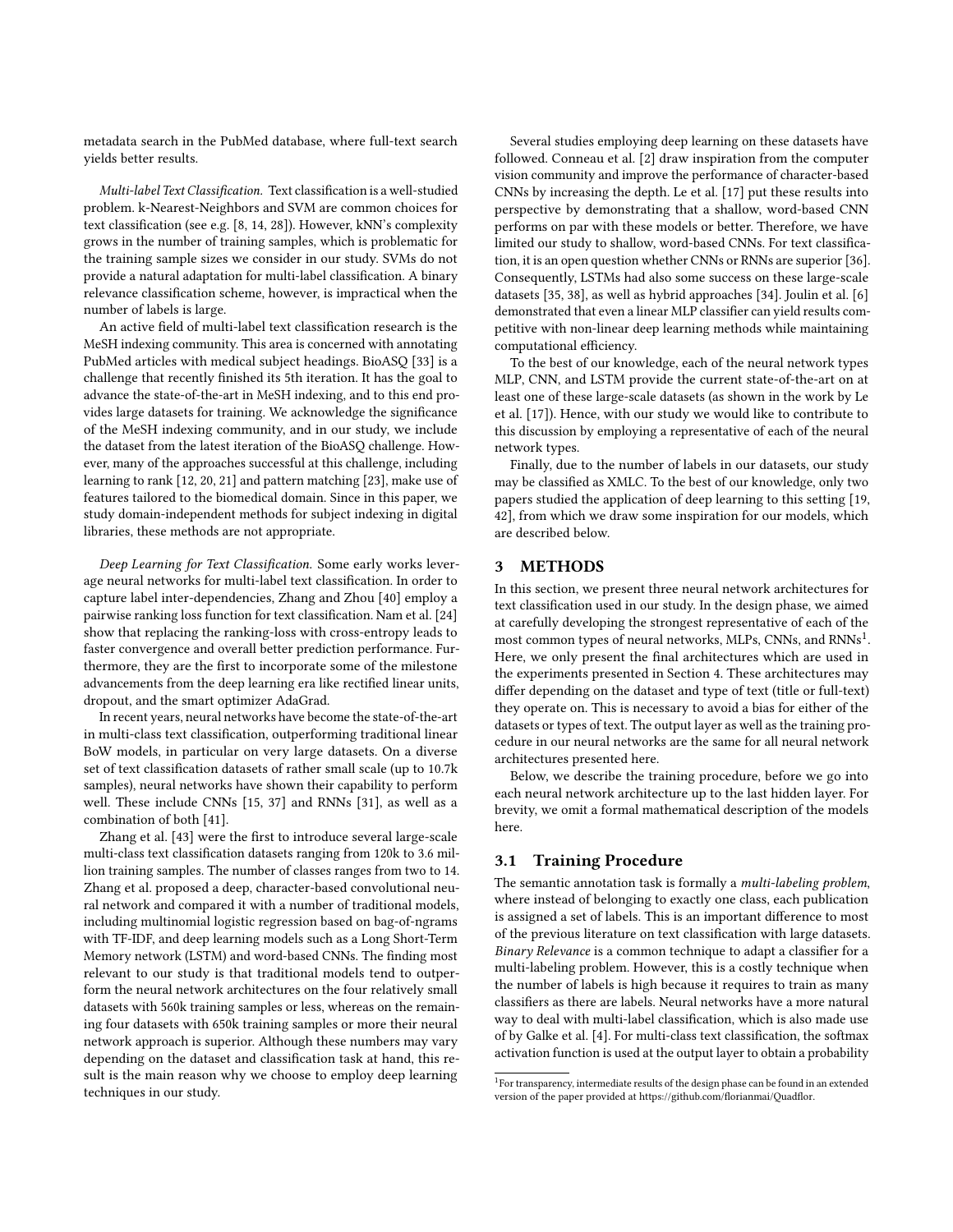distribution over the classes. For multi-label classification, however, the sigmoid activation can be employed to determine a probability ence is that softmax regards all labels at once, while sigmoid makes  $p_l$  for each label l whether it should be assigned or not. The differan independent decision for each label. Finally, the binary decision whether label *l* is assigned is made by checking whether  $p_l$  exceeds a threshold  $\theta$ .

Using Adam [\[16\]](#page-9-32), the networks are trained as to minimize the sum of all binary cross-entropy losses over all labels. This has shown to be superior to a ranking-based loss on multi-label text classification [\[19,](#page-9-5) [24\]](#page-9-22). Training is executed in mini-batches of size 256. We employ early stopping for regularization and as criterion to terminate training. The performance on the validation set is evaluated in terms of the sample-based  $F_1$ -measure. Training is terminated when the validation score has not improved over the best reported score for 10 consecutive evaluations.

Since the output of the sigmoid activation function can be interpreted as the probability whether a label should be assigned, a typical choice for the threshold is  $\theta = 0.5$ . However, depending on the evaluation metric, dataset, or model that generates the assignment probabilities, this value does not necessarily yield optimal results. Unfortunately, finding a good value for  $\theta$  can be computationally expensive, especially when the datasets are very large. Therefore, we use a heuristic that continuously adjusts the threshold during training. To this end, the evaluation on the validation set used for early stopping is also used to optimize  $\theta$ .

Formally, we initially set  $\theta_0 := 0.2$ , which Galke et al. [\[4\]](#page-9-1) found to be a better threshold value than 0.5. After each validation step i, where the classifier predicts a probability for each of the  $|L|$  labels and each of the n samples in the validation set, accumulated in  $P_i \in (0, 1)^{n \times |L|}$ , we set

$$
\theta_i := \underset{\tilde{\theta} \in \{-k * \alpha + \theta_{i-1}, ..., k * \alpha + \theta_{i-1}\}}{\arg \max} F_1(P_i; \tilde{\theta})
$$

where  $\alpha > 0$  is the step size and k controls the number of threshold values to check. This heuristic is based on the observation that the optimal choice for  $\theta_i$  is in most cases in close proximity to the opti-<br>mal choice of the previous evaluation step  $\theta_i$ . Since computing mal choice of the previous evaluation step,  $\theta_{i-1}$ . Since computing the  $F_1$  score can be costly, we set  $k = 3$  and  $\alpha = 0.01$  to trade off granularity with speed.

In our preliminary experiments, this way of optimizing the threshold consistently yields good results, sometimes even better than when it is optimized manually.

#### 3.2 Multi-Layer-Perceptron

Our baseline is a multi-layer-perceptron (MLP) described by Galke et al. [\[4\]](#page-9-1). It has one hidden layer with 1,000 units and rectifier activation and it takes a TF-IDF [\[29\]](#page-9-33) bag-of-unigrams as input. The bag-of-unigrams only contains the 25,000 most common unigrams, which we determined to be sufficient for the multi-labeling task. For regularization, dropout [\[30\]](#page-9-34) is applied after the hidden layer with a keep probability of 0.5. We will refer to this baseline as Base-MLP.

We extend the MLP from Galke et al. [\[4\]](#page-9-1) by incorporating some techniques inspired from recent deep learning literature. The MLP architecture introduced in this study can be viewed as an adaptation of fastText [\[6\]](#page-9-31) for multi-label classification. FastText is a linear BoW model enhanced with a feature sharing component (a hidden layer with identity activation) and local word order information (bigrams). We adopt this model by adding the 25,000 most common bi-grams in addition to the 25,000 most common unigrams. However, we found that omitting the non-linearity at the hidden layer rather hurts the classification performance considerably. Therefore, we keep the rectifier as a non-linear activation at the hidden layer.

In the introduction, it was mentioned that deep neural networks excel when the number of training samples is very large. This is because the representational power of neural networks increases as the number of parameters increases. This can be obtained by adding more layers or by adding more units to the existing layers. Additionally, deeper networks may be able to learn hierarchical representations of the input, as can be observed in the vision domain [\[9\]](#page-9-35). However, deep networks are generally harder to train due to the vanishing and exploding gradient problems. We apply Batch Normalization [\[13\]](#page-9-36) to our deep MLPs to alleviate those.

In summary, MLP differs from Base-MLP in that it incorporates bi-grams and uses multiple layers and Batch Normalization where appropriate.

# 3.3 Convolutional Neural Network

We present a CNN architecture whose core was introduced by Kim [\[15\]](#page-9-23) for sentence classification and has since been repeatedly adopted and enhanced upon. We adopt and combine some of these enhancements for our model.

The CNN operates on word embeddings, which are initialized with a pretrained model but finetuned during training. As in Kim's model, our CNN applies a 1D-convolution by sliding a window over the text in order to extract features at each position. These outputs are then transformed by a non-linear activation function (the detector). Commonly, the most salient position is selected by applying max-pooling after the detector stage. However, Liu et al. [\[19\]](#page-9-5) instead split the output of the convolution into  $p$  nearly equal chunks, and perform max-pooling on each chunk. Afterwards, the outputs of the pooling stages are concatenated. For  $p = 1$ , this is identical to Kim's architecture.

Commonly, this process is repeated for multiple window sizes. The outputs of these processes are then concatenated before passing them to the next layer. For example, Kim's CNN uses window sizes 3, 4, and 5, while Liu et al. use 2, 4, and 8. We experimentally determined that using 2, 3, 4, 5, and 8 yields to even better results.

In Kim's model, the concatenated output of the pooling stages is directly propagated to the output layer. Liu et al. argue, however, that it is better to have an additional fully-connected layer with  $n<sub>b</sub>$ units, called the bottleneck layer, because it adds more representational power to the network through the increased depth.

Considering the complexity of our datasets and the number of training samples available, the question of increased capacity arises with CNNs. Similar to MLPs, an increase in capacity can be achieved either through wider convolutions (larger feature-map) or additional stacked layers of convolutions. Since a recent study by Le et al. [\[17\]](#page-9-8) has shown that depth does not yield improvement over shallow nets, we only consider the former approach.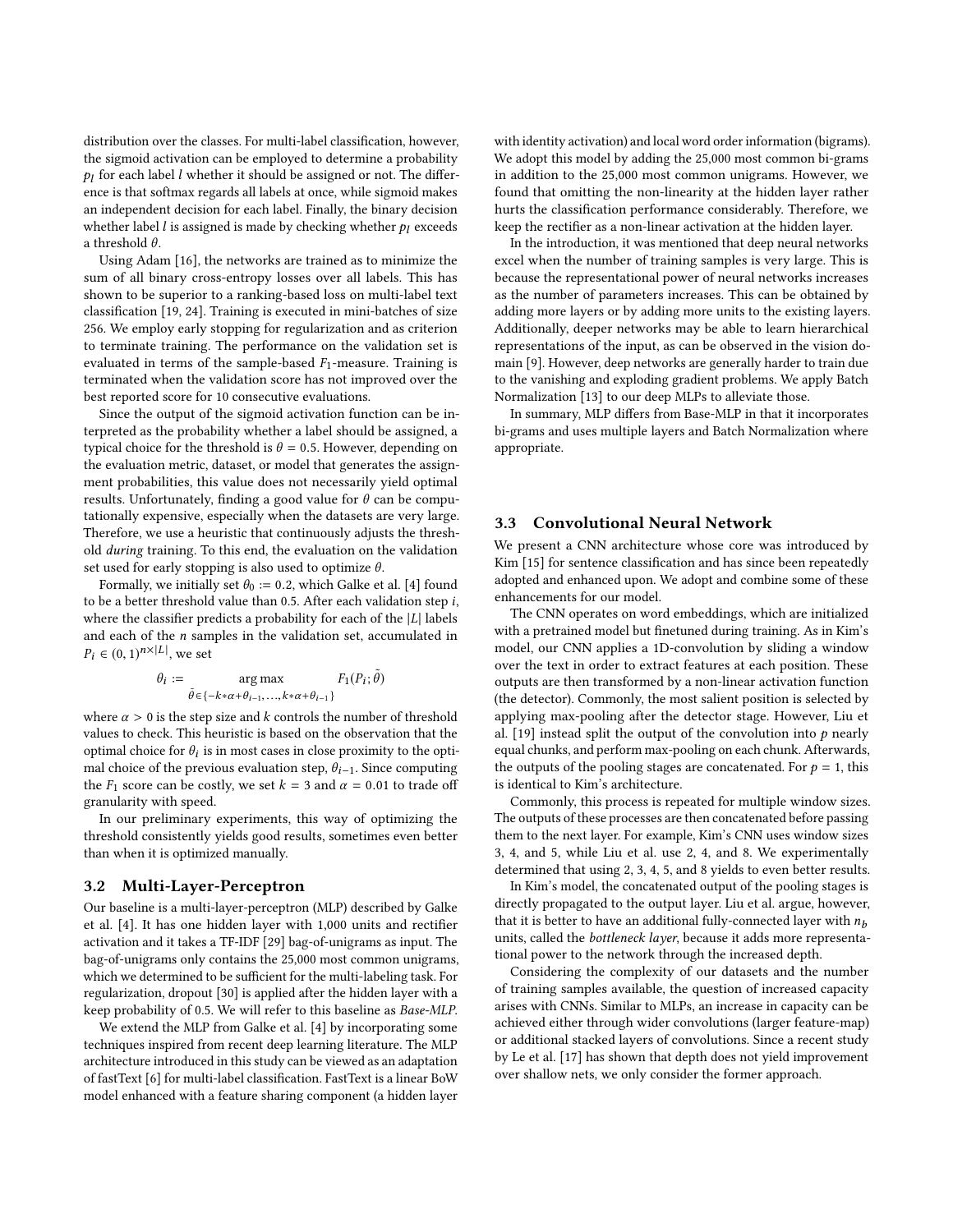### 3.4 Recurrent Neural Network

The Recurrent Neural Network (RNN) is a family of neural networks that was specifically designed for sequential input data. By maintaining a hidden state, the network is able to keep track of previous inputs. However, the vanilla RNN has difficulties keeping track of inputs that are far in the past. The LSTM [\[11\]](#page-9-37) was designed to alleviate this by explicitly modeling the control over whether the current hidden state shall be forgotten, updated, or kept. For this study, initially we use an LSTM that has already achieved good results for text classification in a study by Zhang et al. [\[43\]](#page-9-4). This LSTM is the "vanilla" version described in [\[7\]](#page-9-38). Our final model, however, incorporates two techniques which have proven useful for NLP tasks in recent years, attention and bidirectionality [\[39\]](#page-9-39).

Since any RNN produces an output at every time step, the outputs have to be aggregated after processing the entire sequence, in order to pass a vector of fixed size to the next layer. We experimented with choosing the last output, computing the sum, computing the average, and computing a weighted average where the weights are determined by an attention mechanism as used by Yang et al. [\[35\]](#page-9-28). While the benefit over the other aggregation methods is not large for titles, the attention mechanism consistently performs best. On full-texts, on the other hand, the difference is considerable. This is intuitive, because there is less need to focus on specific parts of the input if the input is as short as in a title.

In the same fashion as Yang et al. [\[35\]](#page-9-28), we incorporate bidirectionality into our LSTM by concatenating at each time step the output of an LSTM that reads the input sequence from left to right, and an LSTM that reads the sequence in reverse order. This is a common technique to make the model aware of the entire sequence at every time step, and commonly boosts performance in text applications.

Again, we made some effort to investigate an increase in the capacity of the LSTM to account for the large number of training samples in our datasets. In the past, both increasing the memory cell size (the width) and stacking LSTMs on top of each other has been successful in some NLP tasks. For text classification, this has not been the case. The results of our experiments support this, where wider LSTMs are superior to stacked LSTMs, even when variational dropout [\[3\]](#page-9-40) is used.

# <span id="page-4-0"></span>4 EXPERIMENTAL SETUP

### 4.1 Datasets

We built English datasets from two digital libraries of scientific publications. EconBiz $^2$  $^2$  is a search portal for economics and business studies. Currently, it contains 2,485,000 English publications, out of which 615k are open access. Many publications are annotated by experts with a variable number of subject headings (so-called subject indexing) taken from a standardized set, the "Thesaurus for Economics"  $\rm (STW)^3.$  $\rm (STW)^3.$  $\rm (STW)^3.$  From all 2,485,000 English publications, we filtered the ones that have annotations and extracted their title. After deleting duplicates, 1,064,634 publications with annotations remain. Out of the 615k open access publications, the number of publications that have annotations and whose full-text can be downloaded and processed reduces to 70,619, which is 6.63% of all publications.

<span id="page-4-6"></span>Table 1: Characteristics of EconBiz and PubMed datasets. <sup>|</sup>D<sup>|</sup> denotes the sample size,  $|L|$  denotes the number of labels used in the dataset,  $d/l$  is the average number of publications a label is assigned to.  $l/d$  is the average number of labels assigned to a publication.  $|V|$  is the size of the vocabulary and  $w/d$  denotes the average number of words per document.

|      | EconBiz (STW) |           | PubMed (MeSH) |           |  |  |  |
|------|---------------|-----------|---------------|-----------|--|--|--|
|      | Title         | Full-Text | Title         | Full-Text |  |  |  |
| D    | 1,064,634     | 70,619    | 12,834,026    | 646,513   |  |  |  |
| Size | 78.8MB        | $6.27$ GB | $1.32$ GB     | 20.06GB   |  |  |  |
| ΙLΙ  | 5661          | 4849      | 27773         | 26276     |  |  |  |
| d/l  | 819.1         | 75.8      | 5852.3        | 331.0     |  |  |  |
| l/d  | 4.4           | 5.3       | 12.6          | 13.5      |  |  |  |
| V    | 91,505        | 1,502,336 | 660,180       | 6,774,130 |  |  |  |
| w/d  | 6.88          | 6694.4    | 9.6           | 2533.4    |  |  |  |

 $\text{PubMed}^4$  $\text{PubMed}^4$  is a search engine for biomedical and life science literature provided by the US National Library of Medicine. The publications found on PubMed are annotated with "Medical Subject Headings" (MeSH)<sup>[5](#page-4-4)</sup> by human curators. We obtained a dataset consisting of millions of publication metadata, including title and MeSH annotations, from the training set of the semantic indexing task of the BioASQ challenge 2017 [\[33\]](#page-9-16), which are all in English language. PubMed Central<sup>[6](#page-4-5)</sup> is an archive of full-texts of biomedical and life science literature provided by the US National Library of Medicine. It comprises 4.3 million publications, which can be accessed freely and which are mostly English. However, only 1.5 million are open access and therefore allow text mining. From this dataset, we computed the intersection with the publications obtained from the BioASQ challenge. After removing duplicates, 12,834,026 titles and 646,513 full-texts with respective annotations remain. Hence, 5.04% of the samples have a full-text.

Table [1](#page-4-6) lists some characteristics of the two datasets, EconBiz and PubMed. In terms of combinatorial complexity, the PubMed dataset is a harder problem because the number of labels out of which to pick the annotations for a publication is much higher. Yet, due to the relatively large number of labels and small number of samples per label on average, both datasets can be considered as XMLC problems<sup>[7](#page-4-7)</sup>. The titles in PubMed contain on average more words than the publications' titles in EconBiz. However, this fact is put into perspective considering that the titles in PubMed have on average more labels to be predicted than there are words in the title. Regarding the full-texts, the ratio of words/labels is approximately the same in both datasets. Another fact worth noting is that the titles corpora have on average one label less than the full-texts. This suggests that the label distributions in the title dataset and full-text dataset are quite different.

Please note that on both datasets, the set of titles is a superset of the set of full-texts.

<span id="page-4-1"></span> $^2$ <https://www.econbiz.de/>

<span id="page-4-2"></span><sup>3</sup><http://zbw.eu/stw/version/latest/about>

<span id="page-4-3"></span><sup>4</sup><https://www.ncbi.nlm.nih.gov/pubmed/>

<span id="page-4-4"></span> $5$ <https://www.nlm.nih.gov/mesh/meshhome.html>

<span id="page-4-5"></span>

<sup>6</sup><https://www.ncbi.nlm.nih.gov/pmc/>

<span id="page-4-7"></span><sup>7</sup>An overview of datasets commonly considered XMLC can be found at [http://](http://manikvarma.org/downloads/XC/XMLRepository.html) [manikvarma.org/downloads/XC/XMLRepository.html.](http://manikvarma.org/downloads/XC/XMLRepository.html)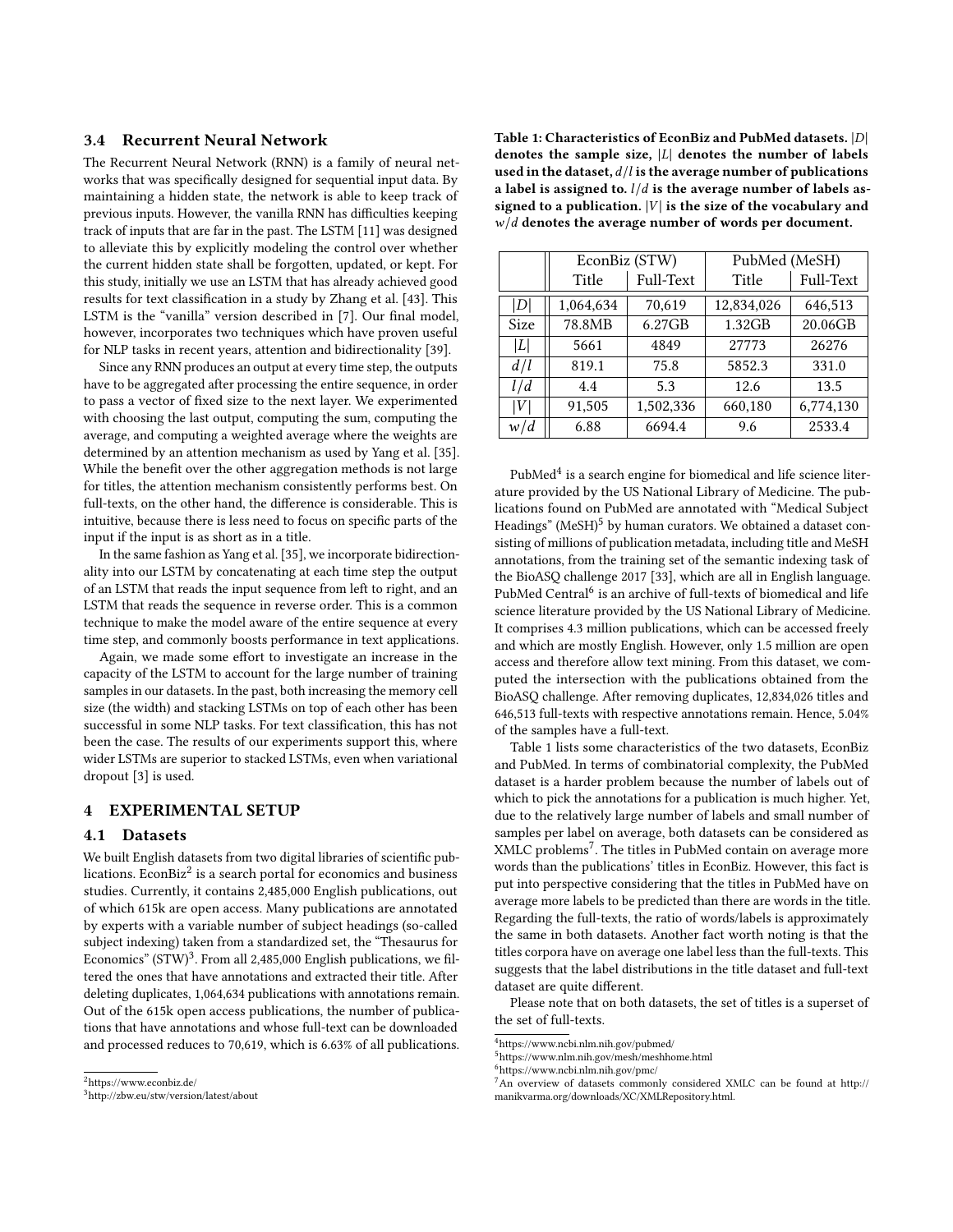<span id="page-5-0"></span>

Figure 1: We organize our dataset in several sub-datasets to perform an iterative evaluation. T1 and Full comprise of the same set of publications (all samples where a full-text is available), and is split into 10 folds in order to perform the same 10-fold cross-validation with titles and full-texts for a fair comparison. For T2, T4, T8, increasingly more titles that do not have a full-text are added for training, but are in each cross-validation step evaluated on the same test samples (highlighted in green for exemplification).  $T_{all}$  includes all title samples.

#### 4.2 Experiments

In order to assess how the title-based methods behave as more and more titles are considered for training, we create sub-datasets of the title datasets by iteratively adding more data. This is illustrated in Figure [1.](#page-5-0)

For a fair comparison of title and full-text performance, the trained model must be evaluated on the same data. To this end, we split the set of publications where a full-text is available into ten folds, and perform a 10-fold cross-validation. In each iteration, nine folds are selected for training, and one is selected for testing. From this training set, we randomly select 20% for the validation set for early stopping and adjusting the threshold, as described in Section [3.1.](#page-2-2) These comprise the data used for our experiments on full-text, and will be abbreviated as EconBiz Full and PubMed Full, respectively.

For the experiments on titles, the same publications from the 10-fold cross-validation are used for testing. However, the training set is iteratively extended with more samples from the titles dataset, so that the total number of training samples is always a power of two of the number of samples in the full-text experiment. In total, we conduct experiments on five title sub-datasets per domain: T1, T2, T4, T8, and  $T_{all}$ . Here, Tx means that x times as many title samples are used for training as there are full-text samples in the dataset. Lastly,  $T_{all}$  contains all title samples from the dataset.

We run each of the four classifiers Base-MLP, MLP, CNN, and LSTM on all of the sub-datasets. In total, we run 48 cross-validations. Following Galke et al. [\[4\]](#page-9-1) who argue that the sample-based  $F_1$ metric best reflects how subject indexers work, we use this metric to report the results. We also use this metric for early stopping and threshold adjustment on the validation set. The sample-based  $F_1$ -measure calculates the harmonic mean of precision and recall for each sample individually, and averages these scores over all samples.

# 4.3 Choice of Hyperparameters and Training

Since there are a lot of tunable hyperparameters involved in deep learning, tuning multiple hyperparameters at the same time can be very expensive, especially when the datasets are very large. On the

other hand, fixing hyperparameters across all datasets and models would not be a fair approach in our study because the datasets and model architectures are very different and therefore may require very different hyperparameter settings. As a compromise, we decided to tune the hyperparameters for full-texts and titles separately in an incremental fashion on one fold. Here, we tuned one hyperparameter at a time and selected the locally best solution for full-text and titles, respectively. It is important to note that the parameters for titles were determined based on the performance on  $T_{all}$ , and were adopted for all other title sub-datasets. On the one hand, this alleviates a lot of the computational cost and allows to compare the performance between title sub-datasets. On the other hand, especially the performance of smaller sub-datasets might be suboptimal due to overfitting. This must be kept in mind for analysis.

In our experiments involving the MLP, we use a one-layer MLP with 2,000 units and dropout with a keep probability of 0.5 after the hidden layer for all experiments. Only for the experiments on the PubMed titles, we use a two-layer MLP with 1,000 units each, and apply no dropout. Instead, we use Batch Normalization after each hidden layer. In all cases, the initial learning rate for Adam is set to 0.001.

In the CNN experiments, we use  $p = 3$  chunks and  $n_b = 1,000$ units at the bottleneck layer [\[19\]](#page-9-5) for both full-text experiments. On titles, we do not perform chunking ( $p = 1$ ), and use a bottleneck layer size of  $n_b = 500$ . The size of the feature map is set to 400 in all experiments except for PubMed Full, where we use 100. The keep probability is set to 0.75 in all cases, and the initial learning rate is 0.001.

We use a single-layer LSTM for all experiments. For both datasets, we determined 1,536 to be the best size for the memory cell when using titles. 1,024 units and 512 are used for PubMed Full and EconBiz Full, respectively. The keep probability is set to 0.75 in all experiments except for PubMed on titles, where we set it to 0.5. The initial learning rate is 0.01 for EconBiz Full and 0.001 in all other cases. Training is done with backpropagation through time by unrolling the LSTM until the end of the sequence.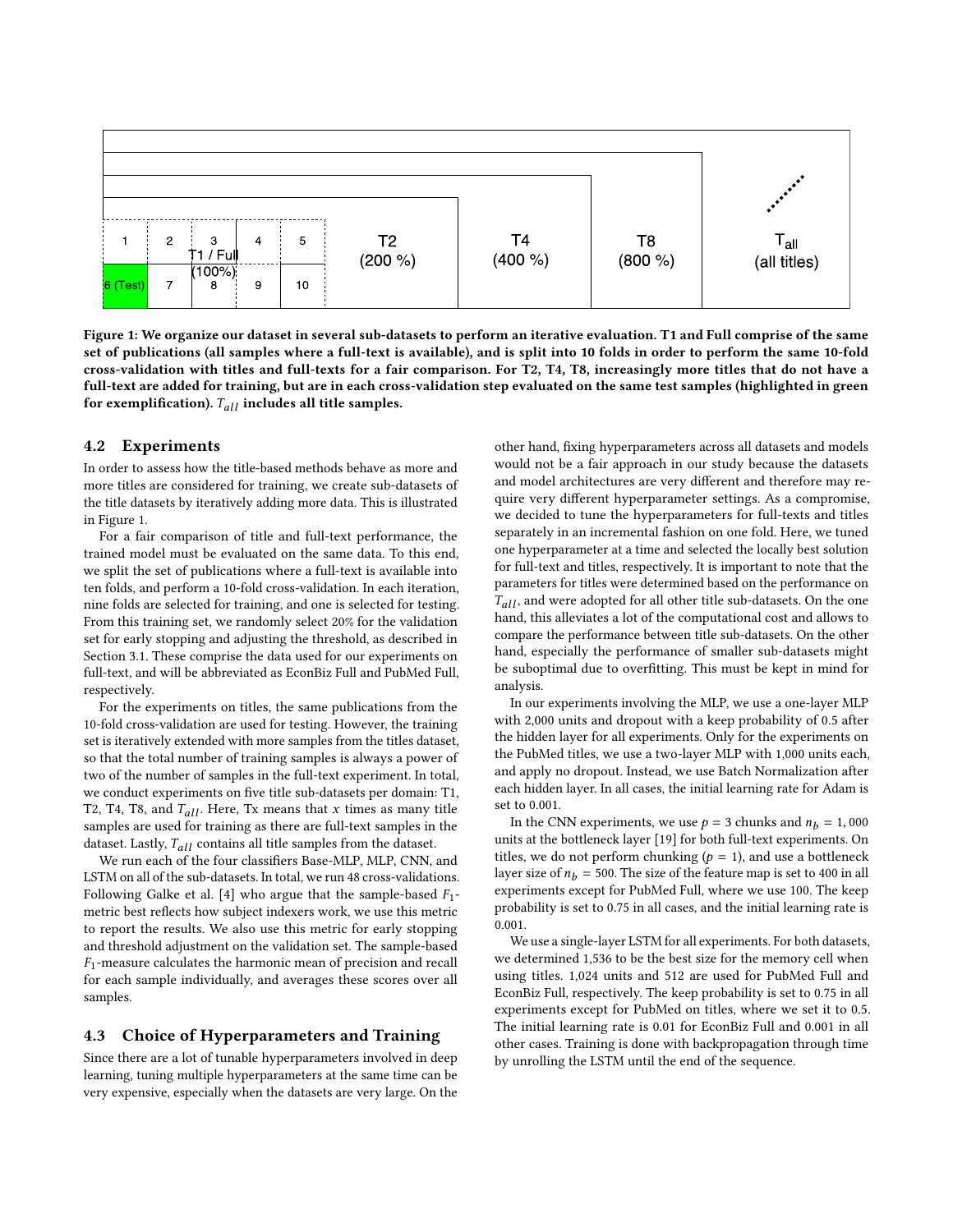We adopt the preprocessing and tokenization procedure of Galke et. al [\[4\]](#page-9-1). For the LSTM and CNN, we use 300-dimensional pretrained word embeddings obtained from training GloVe [\[27\]](#page-9-41) on Common Crawl with [8](#page-6-2)40 billion tokens8. Out-of-vocabulary words are discarded. The maximum sequence length is limited to the first 250 words. Longer sequences were harmful in preliminary experiments.

For implementation of our neural network models, we used the deep learning library Tensor $\mathrm{Flow}^9$  $\mathrm{Flow}^9$  and integrated them within the multi-label classification framework "Quadflor"[10](#page-6-4). All experiments are run either on an NVIDIA TITAN or on a TITAN Xp GPU which both have 12GB of RAM.

#### <span id="page-6-0"></span>5 RESULTS

The results of our experiments are shown in Table [2.](#page-7-0) In addition, we plot the performance of each method as a function of the number of samples used for training the title model. These are shown in Figure [2.](#page-7-1)

EconBiz. On the EconBiz dataset, the best results on both titles and full-texts are obtained by MLP. The title-based method is on par with the full-text method when eight times as many titles as fulltexts are used. When all titles are used, the title-MLP outperforms its full-text counterpart by 9.4%, achieving an  $F_1$ -score of 0.500. In contrast, when the same number of samples for full-text and titles is used, the gap between the best title method (Base-MLP) and the best full-text method (MLP) is 16.9% in favor of the full-text.

The MLP seems to benefit the most from additional titles. Initially, when as many titles as full-texts are used for training, all our proposed methods, i. e., MLP, CNN, and LSTM, perform within 0.007 points in  $F_1$ -score from each other, but MLP performs worst. However, the relation flips as more titles are added. In Figure [2](#page-7-1) (a), we can observe that MLP has the steepest curve of improvement out of all methods, in particular when considering the improvement from T1 to T2. With twice as many titles as full-texts, MLP is already the best performing classifier out of the ones we have proposed. The gap to the other methods only gets wider as more data is added for training. Overall, the MLPs performance on  $T_{all}$ improves over the performance on T1 by 40.1%. The other methods also improve continuously as more training data is added. However, the CNN and LSTM improve by only 17% and 29.4% with respect to T1, respectively. Still, this is enough to surpass their full-texts counterparts by 10.1% and 28.4%, respectively.

When using as many titles as full-texts, Base-MLP outperforms our proposed methods clearly by 0.027 points in  $F_1$ -score. However, Base-MLP does not benefit as much from additional training data. Its overall improvement is only 20.7%, so when all titles are used for training, it is outperformed by MLP by a margin of 5.9%. On the full-text, MLP has an advantage of 3.6% over the baseline. Yet, the baseline still has a large advantage over LSTM and CNN, both on titles and full-texts.

PubMed. On PubMed, MLP shows the best full-text performance, whereas LSTM yields the best results on titles. However, even when all titles are used for training, that is almost 20 times as many titles as full-texts, the LSTM still lacks behind the full-text MLP by 2.9%. However, this is a considerably smaller gap than when the same number of samples are used. Base-MLP, the best performing method on PubMed T1, achieves 10.7% lower scores than the best method on PubMed Full, which is MLP.

The MLP and the LSTM show very similar behavior when more training data is added. This can be seen from Figure [2](#page-7-1) (b), where the lines of the MLP and LSTM are almost parallel. However, the overall improvement from T1 to  $T_{all}$  is slightly higher for the MLP than for the LSTM. The former improves by 12.3%, whereas the latter improves by 10.8%. The CNN does not seem to benefit from additional data at all. Initially, on T1, the CNN performs relatively close to the other methods, lacking behind the LSTM by 5.7%. However, as more data is added for training, the CNN demonstrates a worse classification performance than with fewer training samples. Only when all available titles are used, the CNN barely outperforms itself on T1 by a very slim margin of 0.5%. Consequently, the CNN has the largest difference to its full-text counterpart out of all proposed methods. It scores 9.8% lower on  $T_{all}$  than on PubMed Full, whereas the gap is 5.2% for the MLP and 1.8% for the LSTM.

By a considerable margin, the baseline is the best method on T1, where relatively few samples are used for training. However, despite using 20 times as many training samples, the performance on  $T_{all}$ is only 1.3% better, which is a difference to the MLP and LSTM of 3.9% and 6.2%, respectively. As it is the case on the EconBiz dataset, the full-text performance of BaseMLP is the second best and gets as close to the MLP as 0.8%.

### <span id="page-6-1"></span>6 DISCUSSION

The main question of our study is to which extent title-based methods can catch up to the performance of full-text-based methods by increasing the amount of title training data. On EconBiz, the best title-based method outperforms the best full-text method by 9.4% when all title training data is used. Considering that the difference is 16.9% in favor of the full-text when the sample sizes are equal, this is an impressive improvement. On PubMed, the improvement is less astounding. However, the title-based method is close to competitive to the full-texts, as the difference in score (less than 3%) is small. Considering that the gap is much larger for equal sample sizes (10.7%), we must acknowledge that current machine learning techniques in combination with large quantities of data are able to obtain just as good classification performance by merely using the titles.

However, in order to utilize title-based methods in a particular application, it is important to understand why there is such a large difference between the EconBiz and PubMed datasets regarding the benefit of employing title-based methods with large amounts of data. A possible explanation for that difference lies in the absolute numbers of full-texts available for training. As we have pointed out, previous literature suggests that deep learning models require around 650,000 samples to outperform more traditional approaches. On EconBiz, this number of full-texts is far from being reached. Due to this lack of enough training data, our deep learning models may not do so well with full-texts, in absolute numbers. The models based on titles on the other hand may be able to achieve

<span id="page-6-3"></span><span id="page-6-2"></span> ${}^{8}{\rm This}$  pretrained model can be downloaded at [https://nlp.stanford.edu/projects/glove/.](https://nlp.stanford.edu/projects/glove/) <sup>9</sup><https://www.tensorflow.org/>

<span id="page-6-4"></span> $10$ To increase the reproducibility of our study, we made the source code and the title datasets available at [https://github.com/florianmai/Quadflor.](https://github.com/florianmai/Quadflor)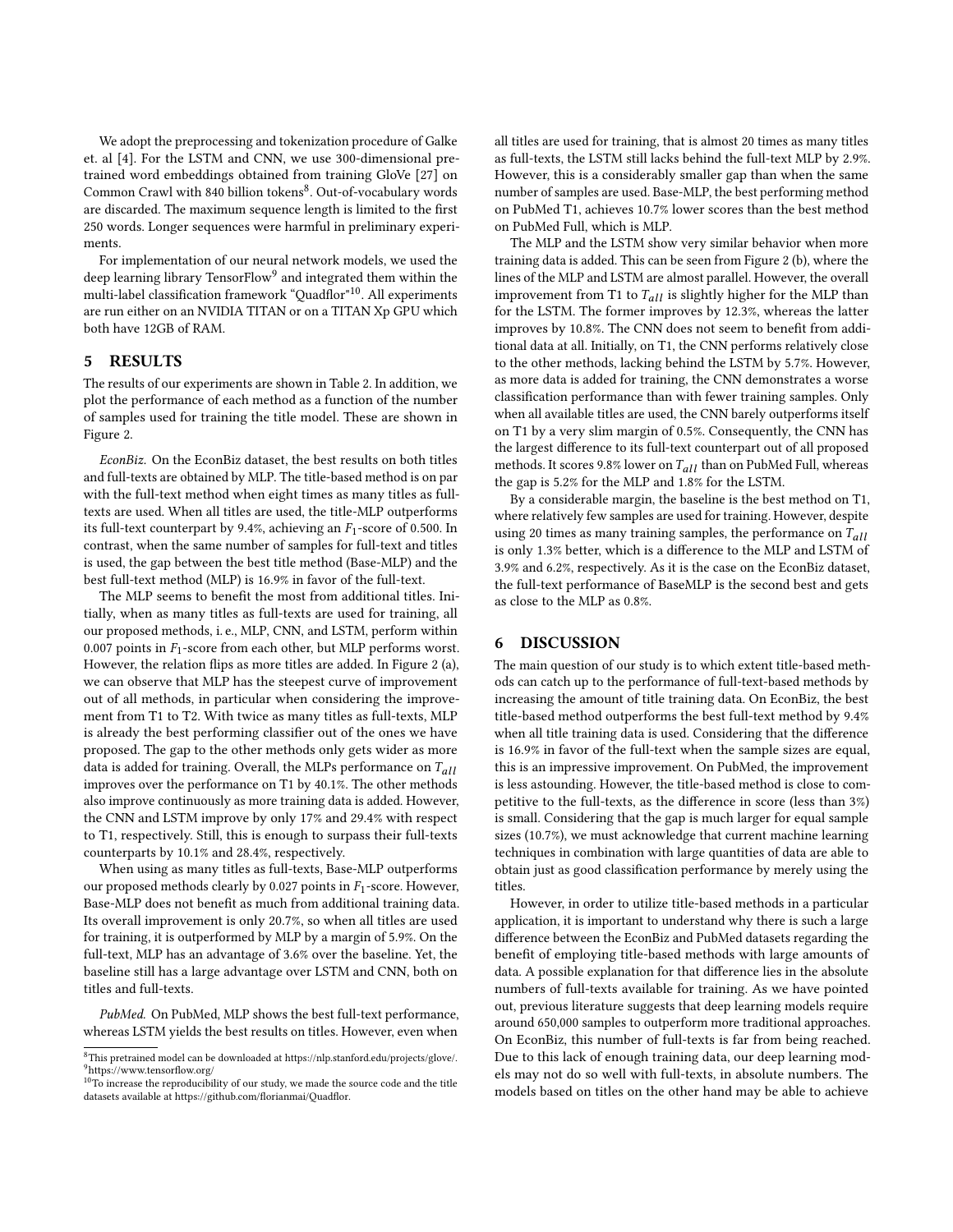| Dataset    | EconBiz $F_1$ scores |                |                |       |       | PubMed $F_1$ scores |           |       |                |                |       |         |
|------------|----------------------|----------------|----------------|-------|-------|---------------------|-----------|-------|----------------|----------------|-------|---------|
| Method     | Full-Text            | T <sub>1</sub> | T <sub>2</sub> | T4    | T8    | $l$ all             | Full-Text |       | T <sub>2</sub> | T <sub>4</sub> | T8    | $l$ all |
| Base-MLP   | 0.441                | 0.391          | 0.419          | 0.442 | 0.451 | 0.472               | 0.526     | 0.479 | 0.478          | 0.475          | 0.465 | 0.485   |
| MLP        | 0.457                | 0.357          | 0.396          | 0.432 | 0.453 | 0.500               | 0.530     | 0.449 | 0.456          | 0.464          | 0.465 | 0.504   |
| <b>CNN</b> | 0.387                | 0.364          | 0.382          | 0.400 | 0.407 | 0.426               | 0.483     | 0.438 | 0.437          | 0.431          | 0.419 | 0.440   |
| LSTM       | 0.363                | 0.360          | 0.392          | 0.417 | 0.435 | 0.466               | 0.524     | 0.465 | 0.470          | 0.477          | 0.481 | 0.515   |

<span id="page-7-0"></span>Table 2: Results of experiments in terms of sample-based  $F_1$ -measure. The best performing method on each sub-dataset is printed in bold font.

<span id="page-7-1"></span>

Figure 2: The figures show the performance of each classifier on titles as a function of the sample size relative to the number of full-texts as a solid line on EconBiz (a) and PubMed (b). The dashed horizontal lines represent the respective classifier's performance on the full-text.

their impressive results because there is just enough data to unleash the power of deep learning models. In fact, our MLP, which was optimized for large sample sizes, starts to outperform the baseline when eight times as many titles as full-texts are used, which nets to approximately 560,000 training samples. On the PubMed dataset, there are almost 650,000 full-text samples available. Here, the deep learning models can already work well on full-text. This may explain why the LSTM performs so much better on PubMed's full-texts than on EconBiz's full-texts. These findings support the claim from previous literature that deep learning models work well for text classification only when the sample size is several hundred thousands. Furthermore, since our datasets have large label spaces, we can state that this observation extents to XMLC, which is arguably a harder task than single-label classification.

In order to push the limits of text classification based on titles, our strategy was to develop and employ methods that can make use of the vast amount of data available for training. Our results suggest that this strategy was largely successful. On both datasets, some of our methods surpass the performance of the baseline as they are given more and more data for training. BaseMLP on the other hand cannot make such good use of the additional training data. This becomes particularly apparent on the PubMed dataset, where it improves by only 1.3% even when it has 20 times more training data. Our methods on the other hand improve considerably the more data is used for training. To be fair, it is clear that part of the much larger gain compared to the baseline is due to overfitting on the small title datasets such as T1. Recall that our methods are optimized towards their performance on  $T_{all}$ . This design decision in our study was made to be able to fairly assess the development of the performance as the sample size increases. We observed that the capacity of the resulting models is likely too large for smaller datasets, which results in overfitting. This can be seen by the fact that BaseMLP, which has considerably lower capacity, outperforms our proposed methods on both PubMed and EconBiz. Yet, on  $T_{all}$ , MLP outperforms Base-MLP by a wide margin on both datasets. LSTM is close to Base-MLP on EconBiz and outperforms it drastically on PubMed. Again, this indicates the success of our strategy. The only exception is the CNN, which does not benefit as much from additional data as our other proposed methods, although its capacity is large compared to other architectures recently proposed in the literature. It is particularly interesting that the performance of CNN (and Base-MLP, too) actually has a drop on PubMed as more title samples are used for training. We explain this by the fact that in T2 to T8 more than 1,300 new labels that do not occur in T1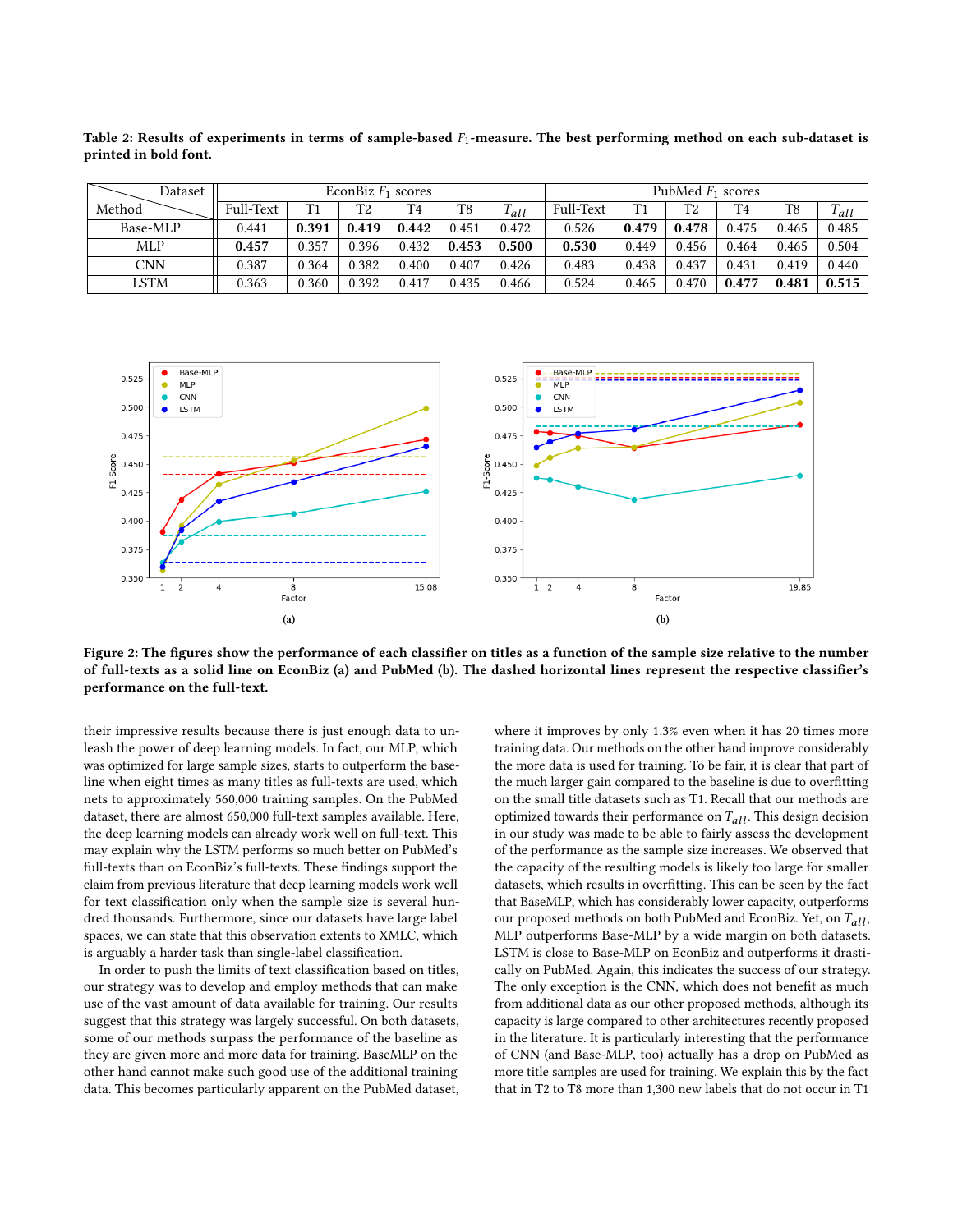are introduced. Hence, the models have to account for these new labels even though they never appear in the test set, reducing their capacity to learn to classify the labels relevant to the test set.

Considering the amount of attention CNNs have received in recent years for their performance in text classification (cf. Section [2\)](#page-1-0), the results of our CNN is rather underwhelming. This is true for both full-text, and titles. In neither case is this due to overfitting. Our preliminary experiments showed that the CNN benefits from increasing the feature map size a lot. Yet, the CNNs do not benefit from additional training data in the same way LSTMs and MLPs do. On PubMed, no benefit at all can be observed. On EconBiz, the rate of improvement is comparable to MLP and LSTM only up to a factor of four times the number of full-texts. After that, the improvement is relatively marginal. In conclusion of our findings, we think it would be good if future research shifted its focus more towards MLPs and LSTMs, as they have demonstrated to be serious competitors for CNNs in text classification.

The goal of this study is to investigate to which extent a model trained on vast amounts of sample titles can compensate for the lack of information in comparison to the full-text. Thus, it is not the aim to achieve results beyond the state-of-the-art performance on, e. g., full-texts. Yet, the models we use are based on and also enhance recently proposed models. As described in Section [3.1,](#page-2-2) the MLP is at its core a non-linear version of the popular fastText. The CNN is based on recent advances from the domain of text-based XMLC, but was improved by integrating more fine-grained window sizes and larger feature maps. Finally, we present a strong bidirectional LSTM with attention over the outputs that does not assume a hierarchical structure of the document and therefore also works for short text snippets, in contrast to previous work by Yang et al. [\[35\]](#page-9-28). Therefore, our methods are good candidates for researchers to also adopt for single-label text classification.

A common problem in machine learning research and in deep learning in particular is that models are very sensitive to the choice of hyperparameters. However, examining the whole hyperparameter space is very difficult due to its combinatorial complexity. Recently, this has called the validity of deep learning results into question, for example in language-modeling [\[22\]](#page-9-42) or even text classification [\[17\]](#page-9-8). This problem persists in our study as well. However, instead of simply assuming values for our parameters or manually tuning them in a somewhat arbitrary fashion, we took an incremental tuning approach that in the end led to an improvement over initial base models from the literature in all cases. This gives us reason to believe that our results are largely reliable.

In this study, we have compared three deep learning methods. We did not compare against linear models such as logistic regression, and we did not compare against other non-linear approaches such as kNN or SVMs. However, as described in Section [2,](#page-1-0) there is evidence that traditional linear methods are inferior to non-linear ones when the training data is large. More importantly, we compared against a non-linear baseline by Galke et al. [\[4\]](#page-9-1) that was shown to outperform not only linear models, but also other non-linear, non-parametric models like kNN and SVMs on a diverse set of datasets and by a wide margin on both titles and full-texts.

For comparability, our proposed models were chosen such that they can be employed to titles and full-texts uniformly. This prohibits that certain strengts of the full-text can be made full use of. For instance, full-text models might benefit greatly from a hierarchical model as proposed by Yang et al. [\[35\]](#page-9-28). On the other hand, we tried our best to tap the full potential of full-texts. For instance, in our CNN we employ dynamic max-pooling with  $p = 3$  for full-texts although this does not have any beneficial effect on titles.

In our study, we have examined two datasets from digital libraries of scientific content. We argue that these results are likely to generalize to other datasets of scientific publications as well. In consent with previous text classification research, we found our deep learning methods to require approximately 550,000 samples to outperform the previous baseline (EconBiz T8). While this number of titles can certainly be reached in domains other than economics and biomedicine, not many scientific domains will reach this number of full-texts. This can be seen by considering the fact that the availability of full-texts is generally tied to their open access rate. The rate of open access journals in academia is approximately 7% as reported by Teplitskiy et al. [\[32\]](#page-9-43). This number closely matches the rate of 5 to 6.5% of available full-texts in our datasets. Moreover, Teplitskiy et al.'s study also suggests that the corpus of publications from the medical domain are among the largest. Therefore, we think it is likely that in other domains at least the relatively small gap of less than 3% between titles and full-texts can be achieved as well. However, in many other domains where only few full-texts are available, training models on titles may actually be much better, as we demonstrated for the economics domain.

Our results are of great practical importance for automatic semantic indexing in digital libraries. Considering the large amount of new literature published every year, subject indexers rely on the assistance of machines. It is desirable to have algorithms that produce good annotation suggestions by using only the title as textual input instead of the abstract or full-text. This is because the title is easy to obtain and free to use in text mining applications, whereas the full-text and even the abstract are often either not available or may not be processed automatically due to legal restrictions. For instance, in EconBiz only approximately 15% of the documents have an abstract and 7% have a full-text available. Furthermore, the task of downloading and processing the full-text is cumbersome, where one has tens of gigabytes of data. In contrast, as Table [1](#page-4-6) shows, titles only comprise up to a few gigabytes of data. Thus, the full-text are by an order of magnitude larger. Thanks to the vast amount of data available for training title-based deep learning models, our study demonstrates that in a realistic scenario deep learning algorithms are able to satisfy the demand for sufficiently strong title-based classification methods. Engineers of (semi-)automatic semantic indexing algorithms should therefore consider shifting their focus from full-text-based classification to title-based classification in order to maximize the applicability of automatic semantic indexing systems.

# 7 CONCLUSION

In this paper, we have successfully answered the question if a semantic indexing system based on the title can reach the performance of a system based on the full-text if the number of samples for training the title-based method is much larger than the number of full-text samples. To this end, we developed three deep learning methods and evaluated them on two scientific datasets of different size. We